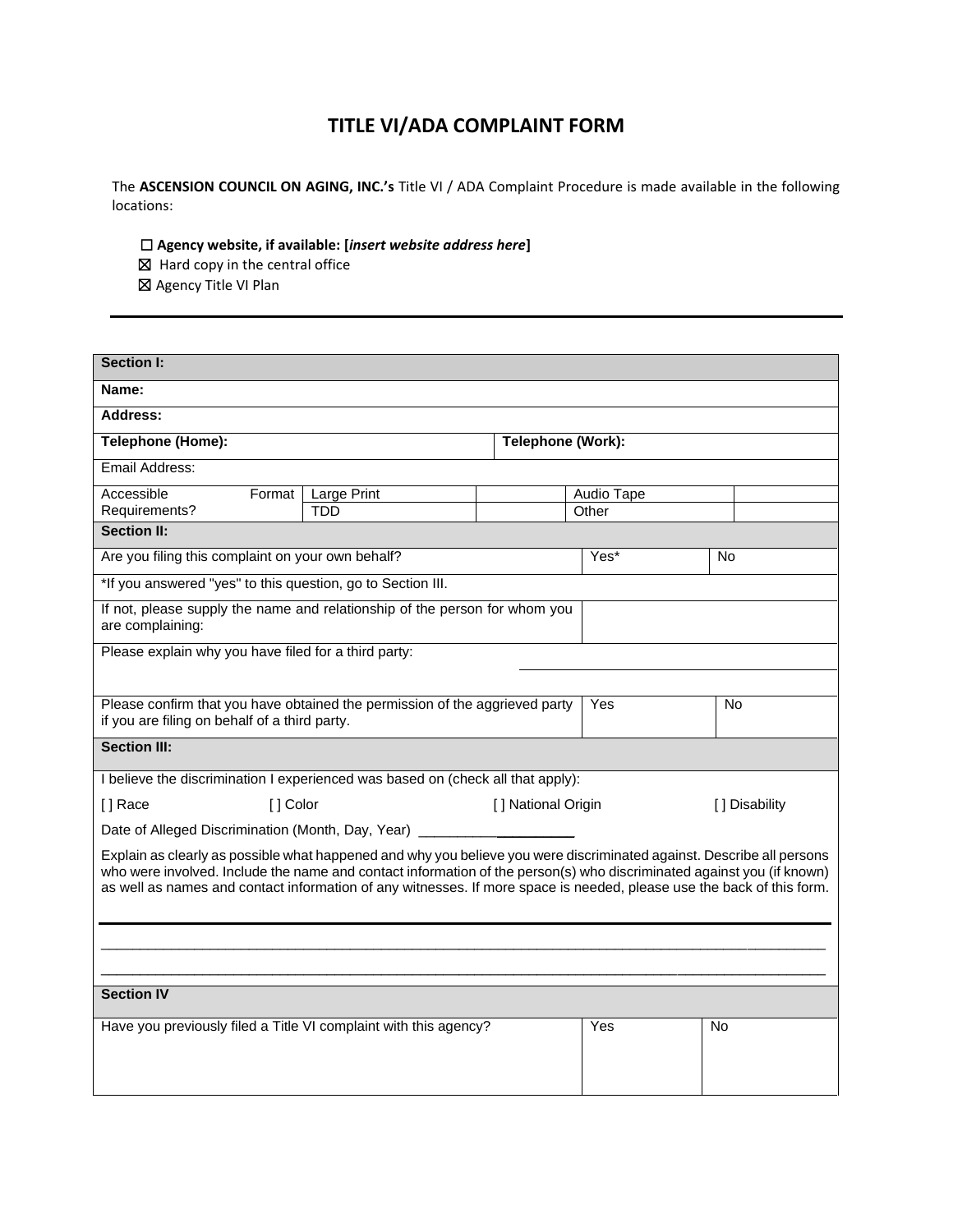| <b>Section V</b>                                                                                                  |                                   |  |
|-------------------------------------------------------------------------------------------------------------------|-----------------------------------|--|
| Have you filed this complaint with any other Federal, State, or local agency, or with any Federal or State court? |                                   |  |
| [] Yes<br>$[ ]$ No                                                                                                |                                   |  |
| If yes, check all that apply:                                                                                     |                                   |  |
|                                                                                                                   |                                   |  |
|                                                                                                                   | [] State Agency _________________ |  |
|                                                                                                                   | [] Local Agency _________________ |  |
| Please provide information about a contact person at the agency/court where the complaint was filed.<br>Name:     |                                   |  |
| Title:                                                                                                            |                                   |  |
| Agency:                                                                                                           |                                   |  |
| Address:                                                                                                          |                                   |  |
| Telephone:                                                                                                        |                                   |  |
| <b>Section VI</b>                                                                                                 |                                   |  |
| Name of agency complaint is against:                                                                              |                                   |  |
| Contact person:                                                                                                   |                                   |  |
| Title:                                                                                                            |                                   |  |
| Telephone number:                                                                                                 |                                   |  |

You may attach any written materials or other information that you think is relevant to your complaint.

\_\_\_\_\_\_\_\_\_\_\_\_\_\_\_\_\_\_\_\_\_\_\_\_\_\_\_\_\_\_\_\_\_\_\_\_\_ \_\_\_\_\_\_\_\_\_\_\_\_\_\_\_\_\_

Signature and date required below

Signature Date Date Communications and the Date Date Date Date Date

If information is needed in another language, contact 225-473-3789.

Please submit this form in person at the address below, or mail this form to:

**(ASCENSION COUNCIL ON AGING, INC, P.O. BOX 412, DONALDSONVILLE, LA 70346)**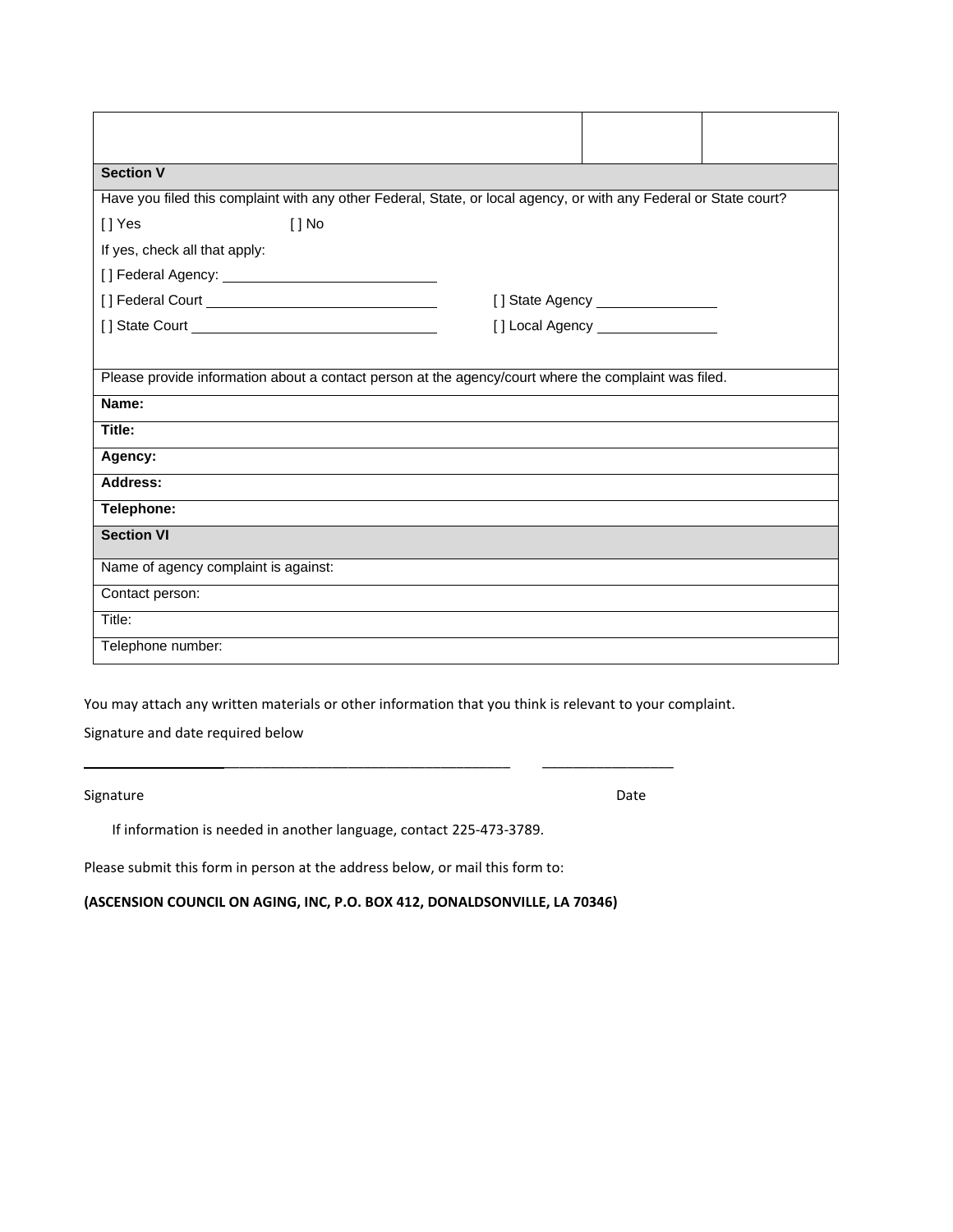| Formato de Reclamo del Título VI o ADA del<br><b>ASCENSION COUNCIL ON AGING, INC.</b>                                                                                                          |                                          |  |  |  |  |
|------------------------------------------------------------------------------------------------------------------------------------------------------------------------------------------------|------------------------------------------|--|--|--|--|
|                                                                                                                                                                                                |                                          |  |  |  |  |
| Sección I:                                                                                                                                                                                     |                                          |  |  |  |  |
|                                                                                                                                                                                                |                                          |  |  |  |  |
|                                                                                                                                                                                                |                                          |  |  |  |  |
|                                                                                                                                                                                                |                                          |  |  |  |  |
|                                                                                                                                                                                                |                                          |  |  |  |  |
| Teléfono (Casa/Celular): __________________________                                                                                                                                            | Teléfono (Trabajo): ____________________ |  |  |  |  |
|                                                                                                                                                                                                |                                          |  |  |  |  |
|                                                                                                                                                                                                |                                          |  |  |  |  |
| Sección II:                                                                                                                                                                                    |                                          |  |  |  |  |
|                                                                                                                                                                                                |                                          |  |  |  |  |
|                                                                                                                                                                                                |                                          |  |  |  |  |
| ¿Está usted presentando esta queja en su propio nombre:<br>Si <sub>1</sub>                                                                                                                     | No <sub>1</sub>                          |  |  |  |  |
| * Si usted contestó "sí" a esta pregunta, pase a la Sección III.                                                                                                                               |                                          |  |  |  |  |
|                                                                                                                                                                                                |                                          |  |  |  |  |
| Si su respuesta es "no", por favor escribe el nombre y la relación de la                                                                                                                       | Nombre: ______________________           |  |  |  |  |
| persona que está presentando la queja en contra:                                                                                                                                               | Relación:______________________          |  |  |  |  |
|                                                                                                                                                                                                |                                          |  |  |  |  |
|                                                                                                                                                                                                |                                          |  |  |  |  |
|                                                                                                                                                                                                |                                          |  |  |  |  |
| Si usted está presentando una queja de parte de otra persona, por favor, explica porqué en el                                                                                                  |                                          |  |  |  |  |
| siguiente espacio:                                                                                                                                                                             |                                          |  |  |  |  |
|                                                                                                                                                                                                |                                          |  |  |  |  |
|                                                                                                                                                                                                |                                          |  |  |  |  |
|                                                                                                                                                                                                |                                          |  |  |  |  |
| ¿Se ha obtenido el permiso de la parte perjudicada, si usted está presentando en nombre de un                                                                                                  |                                          |  |  |  |  |
| Sí ⊟<br>tercero:                                                                                                                                                                               | No <sub>1</sub>                          |  |  |  |  |
|                                                                                                                                                                                                |                                          |  |  |  |  |
|                                                                                                                                                                                                |                                          |  |  |  |  |
|                                                                                                                                                                                                |                                          |  |  |  |  |
|                                                                                                                                                                                                |                                          |  |  |  |  |
|                                                                                                                                                                                                |                                          |  |  |  |  |
|                                                                                                                                                                                                |                                          |  |  |  |  |
|                                                                                                                                                                                                |                                          |  |  |  |  |
| Sección III:                                                                                                                                                                                   |                                          |  |  |  |  |
| Creo que la discriminación que experimenté fue basado en (marque todo lo que corresponda):                                                                                                     |                                          |  |  |  |  |
| □ Color<br>□ Origen Nacional<br>$\Box$ Raza                                                                                                                                                    |                                          |  |  |  |  |
|                                                                                                                                                                                                |                                          |  |  |  |  |
| Fecha de la discriminación alegada (Mes, Día, Año):                                                                                                                                            | Date:                                    |  |  |  |  |
|                                                                                                                                                                                                |                                          |  |  |  |  |
| Explique, lo más claramente posible, lo que sucedió y porqué usted cree que fue discriminado.<br>Describe todas las personas quien estuvieron involucradas. Incluye el nombre y la información |                                          |  |  |  |  |
| de contacto de la persona (s) que discriminó (si se conoce), así como los nombres e información                                                                                                |                                          |  |  |  |  |
| de contacto de cualquier testigo. Si necesita más espacio, adjunte hojas adicionales a este formulario:                                                                                        |                                          |  |  |  |  |
|                                                                                                                                                                                                |                                          |  |  |  |  |
|                                                                                                                                                                                                |                                          |  |  |  |  |
|                                                                                                                                                                                                |                                          |  |  |  |  |
|                                                                                                                                                                                                |                                          |  |  |  |  |
| Sección IV                                                                                                                                                                                     |                                          |  |  |  |  |